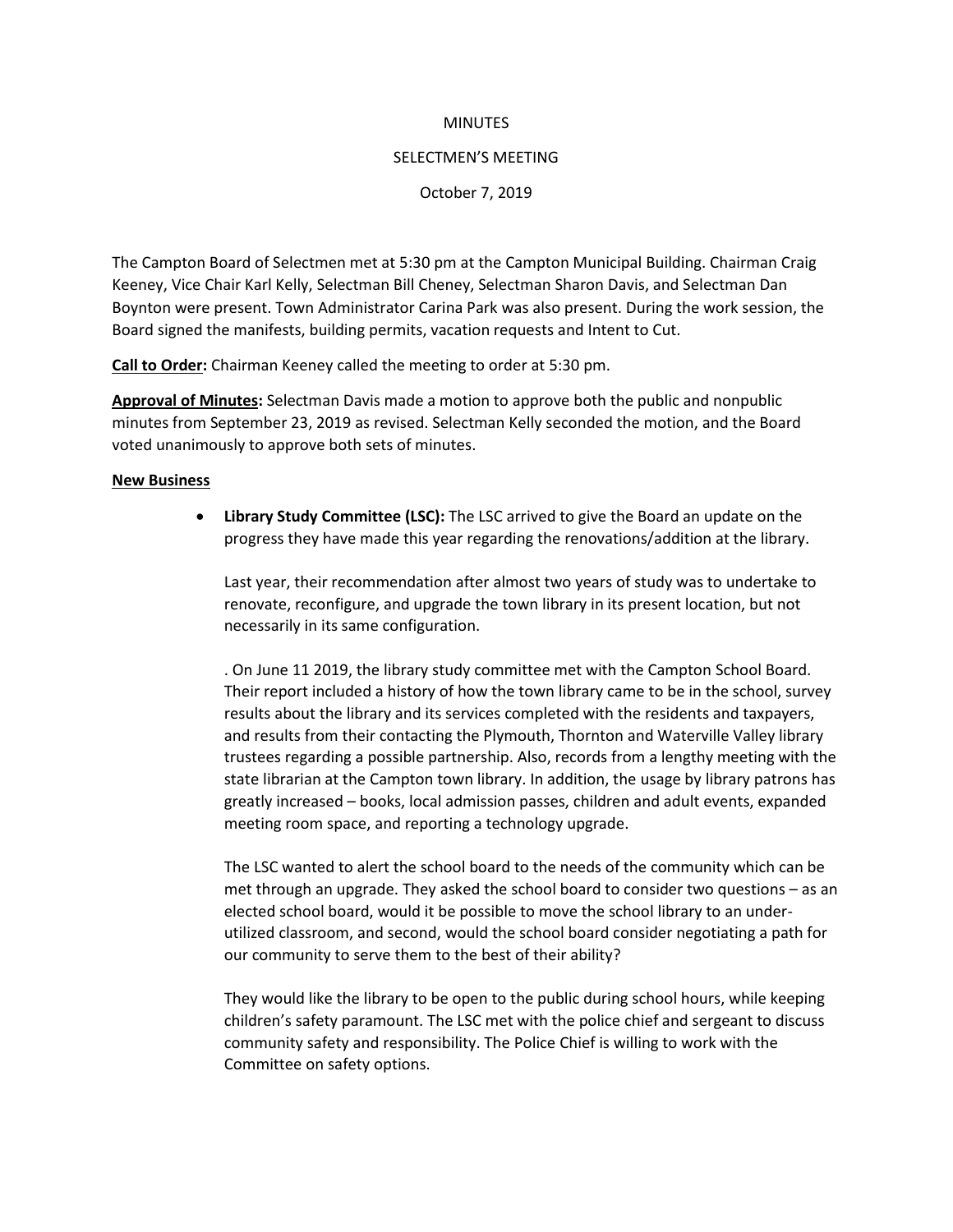Selectman Cheney asked if there might be a public hearing about moving the library. His concern is that the library's current location, if you move the library further within the school interior, you will have patrons coming in through the school. The LSC clarified that the school portion of the library would be moved within the school so the students and public would not be sharing a space.

- **Planning Board Vacancy-Candidate Introduction**: The following residents arrived to express their interest in being on the Planning Board (we will have two other perspective candidates at the 10/21/19 meeting):
	- ➢ **Jack Letvinchuk –** Jack is from New Hampshire, but moved to Campton around a year ago. They have owned a townhome in Thornton for around 15 years, moved to Florida, and then returned to Campton. He was attracted to Campton by the rural nature, the beauty, and the sense of community here. He is very supportive of small and independent businesses.
	- ➢ **Alicia Ladouceur** has owned a house in town around two years and has been in the area for five years. She is looking for a way to get involved in town and be part of the community.
	- ➢ **Jim Butler** wanted to offer his participation in the community. He has lived in New Hampshire for four years and Campton for two. He has done software development for around 30 years and he works out of his home.
	- ➢ **Rita Sebastian** has been living here around seven years. She has a masters' degree in sustainable natural development and has worked in various related areas, including hurricane relief and community development. Teamwork and community is very important to her.
	- ➢ **Janet Lucas** has been a resident since December, but she has been coming to visit for the last twenty years. She is a retired doctor and wants to find a way to give back.

The Board will look at positions with the ZBA, the CIP, and alternate positions for those interested in volunteering with the town, as well as the Planning Board.

• **Policy Review:** Attached is the CTFD Write-Off Policy recently revised by the Policy Committee.

This policy came with the Campton-Thornton Fire Department before the town took over managing the business portion of the fire department. The Board decided to table this item until the Board had more time to look over the policy.

### **Privilege of the Floor-**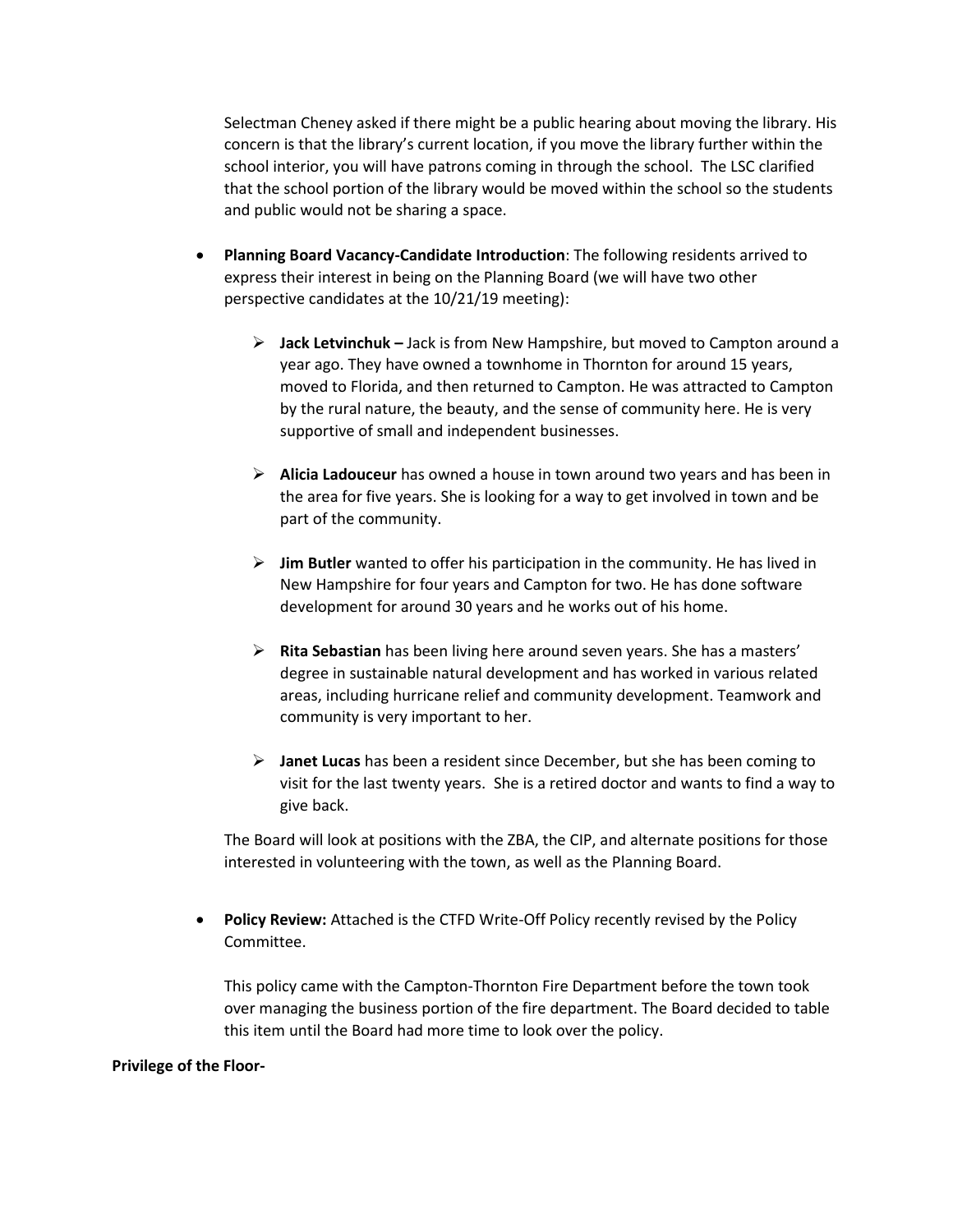State Representative Osborne was not available; however, Selectman Boynton had spoken with him and relayed that the total money coming to the town of Campton is \$446,000.

# **Correspondence-**

- The Board has yet to formally respond to the Ryder/Windmill Road Complaint although individual Board members and the Road Agent have made site visits and have spoken with some of the residents. The Board will draft a formal written response to their road recommendations for the next meeting.
- The Holderness Planning Board received a site plan review application for a cell tower near Perch Pond from Vertex Tower Assets LLC. They are holding a meeting on October 15 at 6:30 pm.
- The Campton ZBA relayed that the variance for Lindsey and Corey Costello has been approved.
- The Town of Thornton requested to reschedule their joint meeting. The Board decided to hold meetings on the  $2^{nd}$  and the 9<sup>th</sup> of December, both in Campton. Thornton also asked if the Towns could possibly share a code enforcement officer. The Board believes that Campton's code enforcement is less stringent than Thornton, but the Board will discuss it further.
- Mill River, the investment firm for the capital reserves and the trust funds, has merged with NH Trust Company out of Keene, and they are acquiring SPW Wealth Management Division, so they will change their name to New Hampshire Trust and Wealth Management to honor the history of the three firms.
- Peter Vaillancourt is interested in purchasing the highway dump truck which was being sent to the White Farm to be auctioned off. The Board discussed whether they should put it back out for bid or send it out to auction. **Selectman Davis made a motion to grant Vice Chair Kelly and Selectman Cheney the**

**authority to oversee sale of the highway vehicle. Selectman Boynton seconded the motion.**

• The police department would like the town to recognize Detective Morton, who responded to a call at the Red Sleigh Inn on September 18. Along with the Plymouth PD, Morton was able to convince a suicidal man to unload and turn over his weapon.

## **Non-Public Session in Accordance with RSA 91-A:3, II (c)**

**In Public Session Selectman Davis made a motion to go into Non-Public Session under RSA 91-A: 3, II (c). Selectman Boynton seconded the motion and with a roll call vote: Chairman Keeney – aye, Vice Chair Kelly – aye, Selectman Cheney – aye, the Board went into Non-Public Session at 6:18 pm. The Board came out of Non-Public session at 7:16 pm.** 

**Privilege of the Floor-**